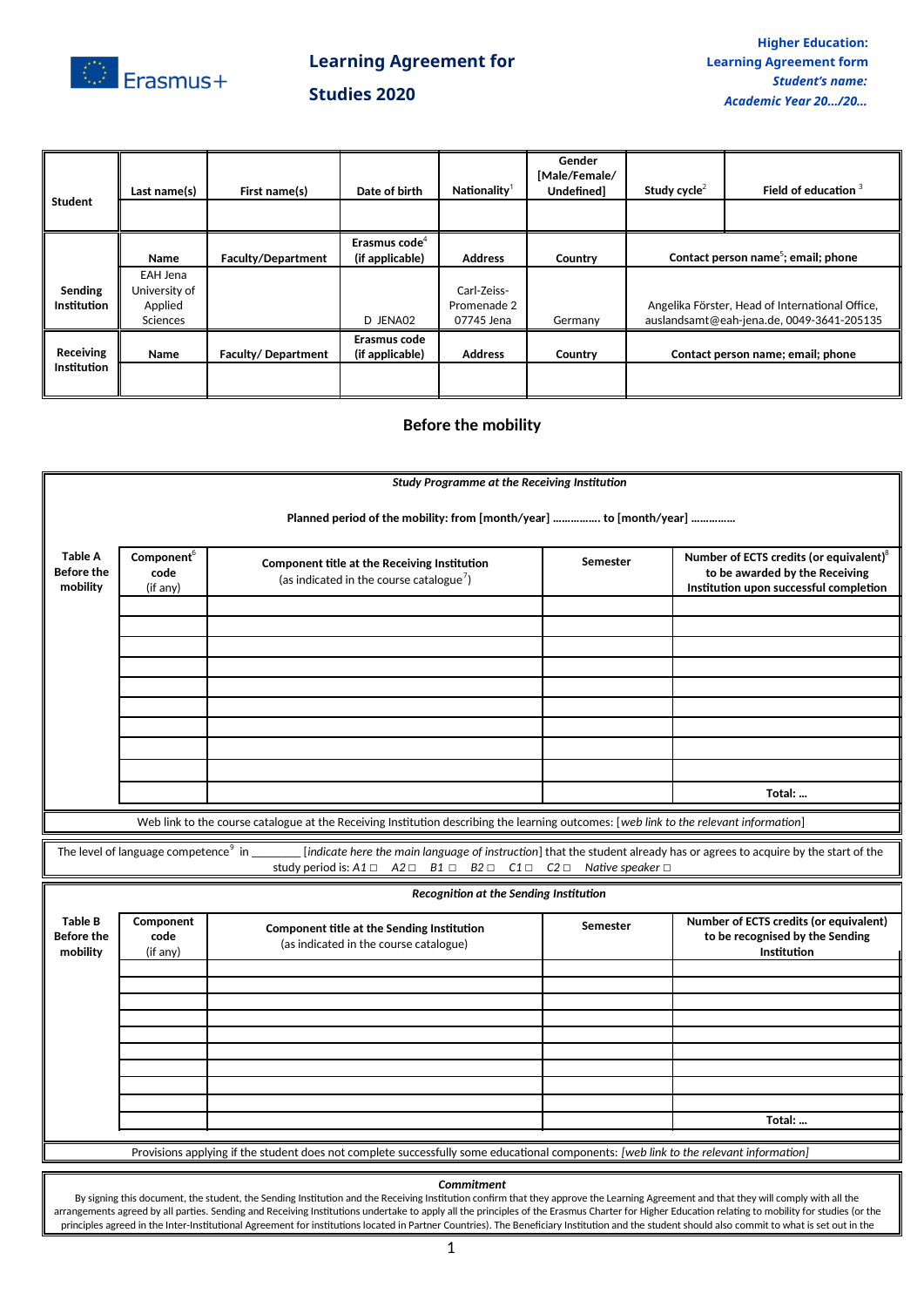

## **Learning Agreement for**

#### **Higher Education: Learning Agreement form** *Student's name:*

#### **Studies 2020**

*Academic Year 20…/20…*

Erasmus+ grant agreement. The Receiving Institution confirms that the educational components listed in Table A are in line with its course catalogue and should be available to the student. The Sending Institution commits to recognise all the credits or equivalent units gained at the Receiving Institution for the successfully completed educational components and to count them towards the student's degree as described in Table B. Any exceptions to this rule are documented in an annex of this Learning Agreement and agreed by all parties. The student and the Receiving Institution will communicate to the Sending Institution any problems or changes regarding the study programme, responsible persons and/or study period.

| Commitment                                                       | Name | Email | Position | Date | Signature |  |  |
|------------------------------------------------------------------|------|-------|----------|------|-----------|--|--|
| Student                                                          |      |       | Student  |      |           |  |  |
| Responsible person <sup>10</sup> at<br>the Sending Institution   |      |       |          |      |           |  |  |
| Responsible person at the<br>Receiving Institution <sup>11</sup> |      |       |          |      |           |  |  |

#### **During the Mobility**

|                                                                                                                                                                         | <b>Exceptional changes to Table A</b><br>(to be approved by e-mail or signature by the student, the responsible person in the Sending Institution and the responsible person in the Receiving Institution) |  |                                                     |                                            |                                 |                                                     |  |  |
|-------------------------------------------------------------------------------------------------------------------------------------------------------------------------|------------------------------------------------------------------------------------------------------------------------------------------------------------------------------------------------------------|--|-----------------------------------------------------|--------------------------------------------|---------------------------------|-----------------------------------------------------|--|--|
| Table A2<br><b>Component title at the Receiving</b><br>Component<br>During the<br>Institution<br>code<br>mobility<br>(as indicated in the course catalogue)<br>(if any) |                                                                                                                                                                                                            |  | <b>Deleted</b><br>component<br>[tick if applicable] | Added<br>component<br>[tick if applicable] | Reason for change <sup>12</sup> | Number of<br><b>ECTS</b> credits<br>(or equivalent) |  |  |
|                                                                                                                                                                         |                                                                                                                                                                                                            |  |                                                     |                                            | Choose an item.                 |                                                     |  |  |
|                                                                                                                                                                         |                                                                                                                                                                                                            |  |                                                     |                                            | Choose an item.                 |                                                     |  |  |

|                                                                            | <b>Exceptional changes to Table B (if applicable)</b><br>(to be approved by e-mail or signature by the student and the responsible person in the Sending Institution) |                                                                                             |                                                     |                                            |                                        |  |  |  |
|----------------------------------------------------------------------------|-----------------------------------------------------------------------------------------------------------------------------------------------------------------------|---------------------------------------------------------------------------------------------|-----------------------------------------------------|--------------------------------------------|----------------------------------------|--|--|--|
| <b>Table B2</b><br>During the<br>mobility                                  | Component<br>code<br>(if any)                                                                                                                                         | <b>Component title at the Sending Institution</b><br>(as indicated in the course catalogue) | <b>Deleted</b><br>component<br>[tick if applicable] | Added<br>component<br>[tick if applicable] | Number of ECTS credits (or equivalent) |  |  |  |
|                                                                            |                                                                                                                                                                       |                                                                                             | $\Box$                                              | $\Box$                                     |                                        |  |  |  |
|                                                                            |                                                                                                                                                                       |                                                                                             | $\Box$                                              | $\Box$                                     |                                        |  |  |  |
|                                                                            |                                                                                                                                                                       |                                                                                             |                                                     |                                            |                                        |  |  |  |
| Commitme<br>nt                                                             | Name                                                                                                                                                                  | Email                                                                                       | Position                                            | Date                                       | Signature                              |  |  |  |
| Student                                                                    |                                                                                                                                                                       |                                                                                             | Student                                             |                                            |                                        |  |  |  |
| Responsibl<br>$e$ person $^{13}$<br>at the<br>Sending<br>Institution       |                                                                                                                                                                       |                                                                                             |                                                     |                                            |                                        |  |  |  |
| Responsibl<br>e person at<br>the<br>Receiving<br>Institution <sup>14</sup> |                                                                                                                                                                       |                                                                                             |                                                     |                                            |                                        |  |  |  |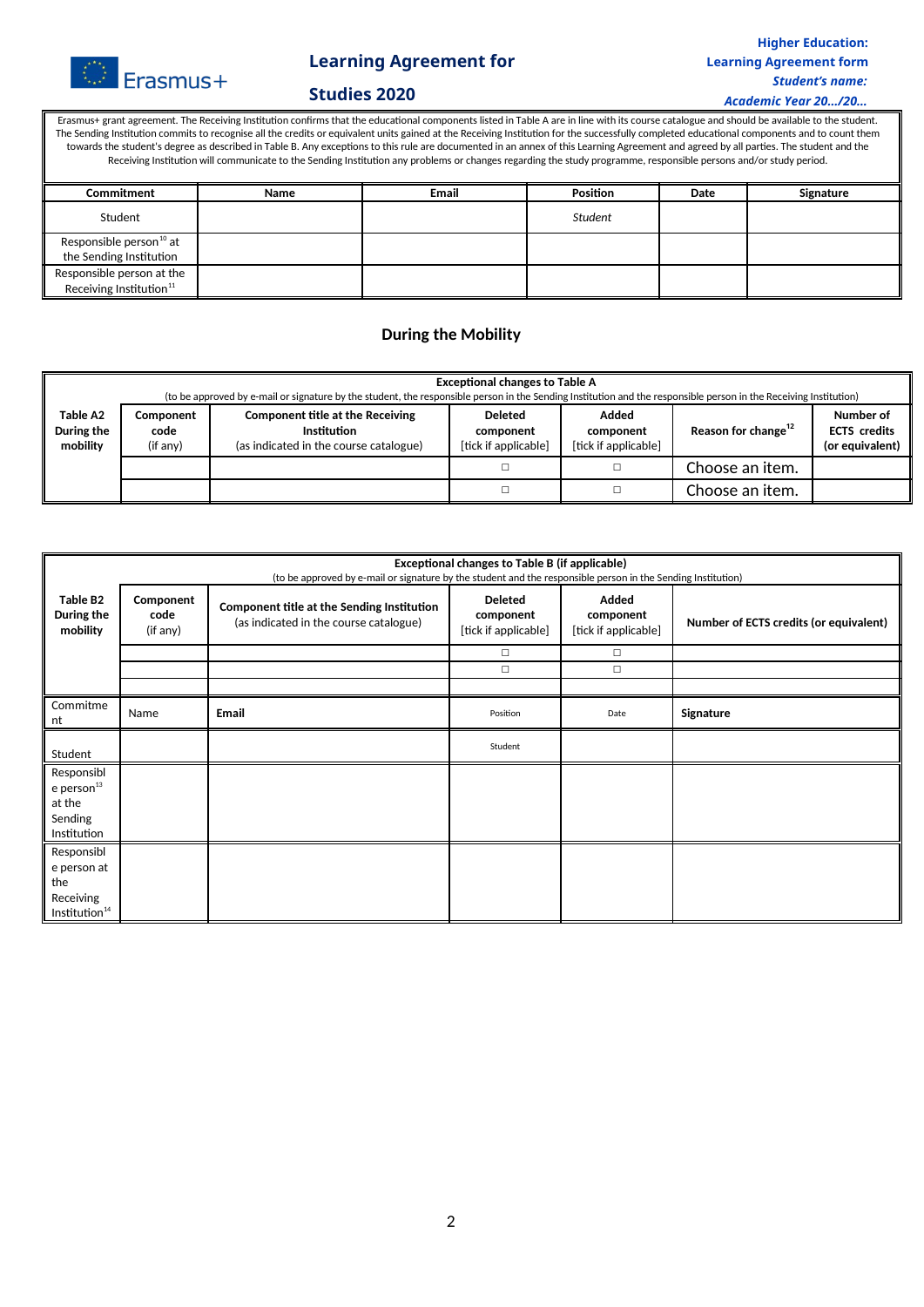

# **Learning Agreement for Studies 2020**

### **After the Mobility**

|                                                                                     | Transcript of Records at the Receiving Institution |                                                                                               |              |                 |                                                                         |      |                                                     |                                                                  |  |
|-------------------------------------------------------------------------------------|----------------------------------------------------|-----------------------------------------------------------------------------------------------|--------------|-----------------|-------------------------------------------------------------------------|------|-----------------------------------------------------|------------------------------------------------------------------|--|
| Start and end dates of the study period: from [day/month/year]  to [day/month/year] |                                                    |                                                                                               |              |                 |                                                                         |      |                                                     |                                                                  |  |
| <b>Table C</b><br>After the<br>mobility                                             | Component<br>code<br>(if any)                      | <b>Component title at the Receiving Institution</b><br>(as indicated in the course catalogue) |              |                 | Was the component<br>successfully completed<br>by the student? [Yes/No] |      | <b>Number of ECTS</b><br>credits<br>(or equivalent) | <b>Grades received</b><br>at the Receiving<br><b>Institution</b> |  |
|                                                                                     |                                                    |                                                                                               |              |                 |                                                                         |      |                                                     |                                                                  |  |
|                                                                                     |                                                    |                                                                                               |              |                 |                                                                         |      |                                                     |                                                                  |  |
|                                                                                     |                                                    |                                                                                               |              |                 |                                                                         |      |                                                     |                                                                  |  |
|                                                                                     |                                                    |                                                                                               |              |                 |                                                                         |      |                                                     |                                                                  |  |
|                                                                                     |                                                    |                                                                                               |              |                 |                                                                         |      |                                                     |                                                                  |  |
|                                                                                     |                                                    |                                                                                               |              |                 |                                                                         |      | Total:                                              |                                                                  |  |
| Commitment                                                                          |                                                    | Name                                                                                          | <b>Email</b> | <b>Position</b> |                                                                         | Date |                                                     | Signature                                                        |  |
| Student                                                                             |                                                    |                                                                                               |              | <b>Student</b>  |                                                                         |      |                                                     |                                                                  |  |
| Responsible person at the<br>Receiving Institution <sup>15</sup>                    |                                                    |                                                                                               |              |                 |                                                                         |      |                                                     |                                                                  |  |

|                                                                | Transcript of Records and Recognition at the Sending Institution                    |      |                                                                                                    |          |  |        |                                                                           |  |  |  |  |
|----------------------------------------------------------------|-------------------------------------------------------------------------------------|------|----------------------------------------------------------------------------------------------------|----------|--|--------|---------------------------------------------------------------------------|--|--|--|--|
|                                                                | Start and end dates of the study period: from [day/month/year]  to [day/month/year] |      |                                                                                                    |          |  |        |                                                                           |  |  |  |  |
| <b>Table D</b><br>After the<br>mobility                        | Component<br>code<br>(if any)                                                       |      | Title of recognised component at the Sending Institution<br>(as indicated in the course catalogue) |          |  |        | Grades registered at the<br><b>Sending Institution</b><br>(if applicable) |  |  |  |  |
|                                                                |                                                                                     |      |                                                                                                    |          |  |        |                                                                           |  |  |  |  |
|                                                                |                                                                                     |      |                                                                                                    |          |  |        |                                                                           |  |  |  |  |
|                                                                |                                                                                     |      |                                                                                                    |          |  |        |                                                                           |  |  |  |  |
|                                                                |                                                                                     |      |                                                                                                    |          |  |        |                                                                           |  |  |  |  |
|                                                                |                                                                                     |      |                                                                                                    |          |  |        |                                                                           |  |  |  |  |
|                                                                |                                                                                     |      |                                                                                                    |          |  | Total: |                                                                           |  |  |  |  |
|                                                                |                                                                                     |      |                                                                                                    |          |  |        |                                                                           |  |  |  |  |
| Commitment                                                     |                                                                                     | Name | <b>Email</b>                                                                                       | Position |  | Date   | Signature                                                                 |  |  |  |  |
| Student                                                        |                                                                                     |      |                                                                                                    | Student  |  |        |                                                                           |  |  |  |  |
| Responsible person at the<br>Sending Institution <sup>16</sup> |                                                                                     |      |                                                                                                    |          |  |        |                                                                           |  |  |  |  |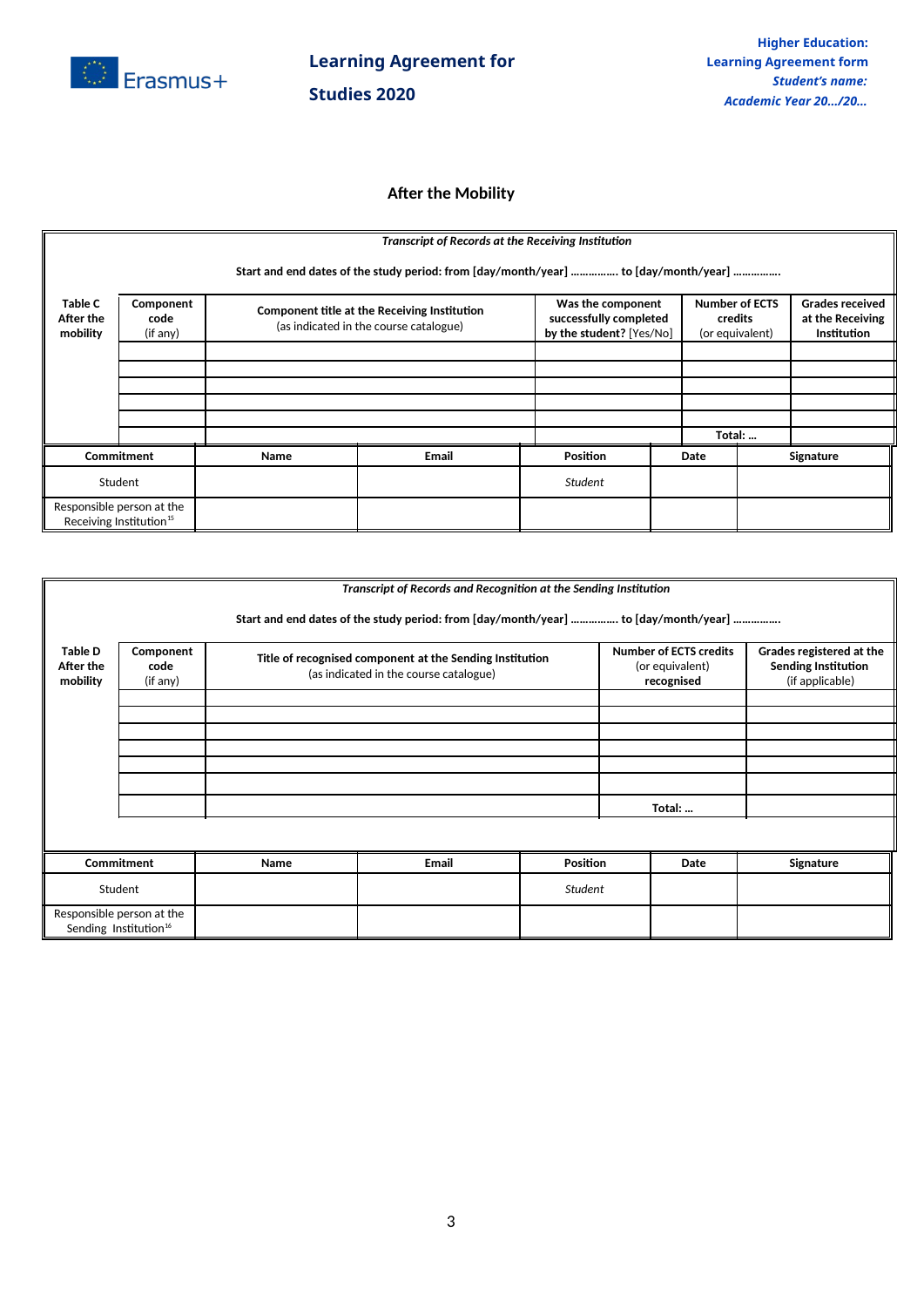<sup>1</sup> Nationality: country to which the person belongs administratively and that issues the ID card and/or passport.

2 **Study cycle:** Short cycle (EQF level 5) / Bachelor or equivalent first cycle (EQF level 6) / Master or equivalent second cycle (EQF level 7) / Doctorate or equivalent third cycle (EQF level 8).

<sup>3</sup> Field of education: The ISCED-F 2013 search tool available at http://ec.europa.eu/education/tools/isced-f\_en.htm should be used to find the ISCED 2013 detailed field of education and training that is closest to the subject of the degree to be awarded to the student by the Sending Institution.

4 **Erasmus code**: a unique identifier that every higher education institution that has been awarded with the Erasmus Charter for Higher Education (ECHE) receives. It is only applicable to higher education institutions located in Programme Countries.

<sup>5</sup> **Contact person**: person who provides a link for administrative information and who, depending on the structure of the higher education institution, may be the departmental coordinator or works at the international relations office or equivalent body within the institution.

 $^{\rm 6}$  An "**educational component**" is a self-contained and formal structured learning experience that features learning outcomes, credits and forms of assessment. Examples of educational components are: a course, module, seminar, laboratory work, practical work, preparation/research for a thesis, mobility window or free electives.

<sup>7</sup> **Course catalogue**: detailed, user-friendly and up-to-date information on the institution's learning environment that should be available to students before the mobility period and throughout their studies to enable them to make the right choices and use their time most efficiently. The information concerns, for example, the qualifications offered, the learning, teaching and assessment procedures, the level of programmes, the individual educational components and the learning resources. The Course Catalogue should include the names of people to contact, with information about how, when and where to contact them.

<sup>8</sup> **ECTS credits (or equivalent)**: in countries where the "ECTS" system is not in place, in particular for institutions located in Partner Countries not participating in the Bologna process, "ECTS" needs to be replaced in the relevant tables by the name of the equivalent system that is used, and a web link to an explanation to the system should be added.

9 **Level of language competence**: a description of the European Language Levels (CEFR) is available at: https://europass.cedefop.europa.eu/en/resources/european-language-levels-cefr

<sup>10</sup> **Responsible person at the Sending Institution**: an academic who has the authority to approve the Learning Agreement, to exceptionally amend it when it is needed, as well as to guarantee full recognition of such programme on behalf of the responsible academic body. The name and email of the Responsible person must be filled in only in case it differs from that of the Contact person mentioned at the top of the document.

<sup>11</sup> Responsible person at the Receiving Institution: the name and email of the Responsible person must be filled in only in case it differs from that of the Contact person mentioned at the top of the document.

<sup>12</sup> **Reasons for exceptional changes to study programme abroad (choose an item number from the table below):**

| Reasons for deleting a component                                         | Reason for adding a component       |  |  |  |  |  |  |
|--------------------------------------------------------------------------|-------------------------------------|--|--|--|--|--|--|
| 1. Previously selected educational component is not available at the     | 5. Substituting a deleted component |  |  |  |  |  |  |
| Receiving Institution                                                    |                                     |  |  |  |  |  |  |
| 2. Component is in a different language than previously specified in the | 6. Extending the mobility period    |  |  |  |  |  |  |
| Course catalogue                                                         |                                     |  |  |  |  |  |  |
| 3. Timetable conflict                                                    | 7. Other (please specify)           |  |  |  |  |  |  |
| 4. Other (please specify)                                                |                                     |  |  |  |  |  |  |

<sup>13</sup> **Responsible person at the Sending Institution**: an academic who has the authority to approve the Learning Agreement, to exceptionally amend it when it is needed, as well as to guarantee full recognition of such programme on behalf of the responsible academic body. The name and email of the Responsible person must be filled in only in case it differs from that of the Contact person mentioned at the top of the document.